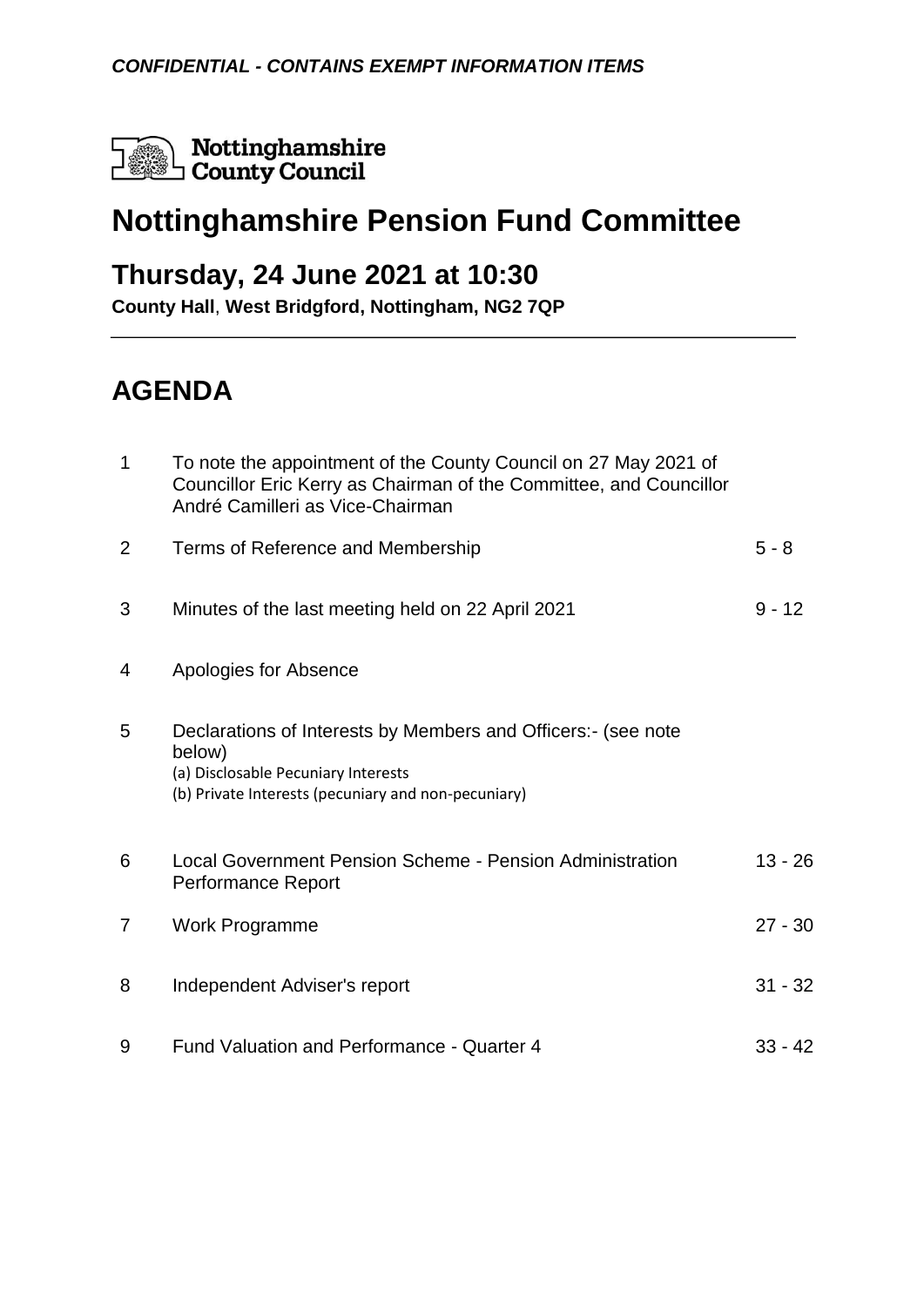#### 10 EXCLUSION OF THE PUBLIC

The Committee will be invited to resolve:-

"That the public be excluded for the remainder of the meeting on the grounds that the discussions are likely to involve disclosure of exempt information described in Schedule 12A of the Local Government Act 1972 and the public interest in maintaining the exemption outweighs the public interest in disclosing the information."

#### **Note**

If this is agreed, the public will have to leave the meeting during consideration of the following items.

#### **EXEMPT INFORMATION ITEMS**

- 11 Fund Valuation and Performance Quarter 4 Exempt Appendix
	- Information relating to the financial or business affairs of any particular person (including the authority holding that information);
- 12 Fund Managers' Presentations (a) Aberdeen Standard Investments (b) LGPS Central

### **Notes**

- (1) Councillors are advised to contact their Research Officer for details of any Group Meetings which are planned for this meeting.
- (2) Members of the public wishing to inspect "Background Papers" referred to in the reports on the agenda or Schedule 12A of the Local Government Act should contact:-

Customer Services Centre 0300 500 80 80

(3) Persons making a declaration of interest should have regard to the Code of Conduct and the Council's Procedure Rules. Those declaring must indicate the nature of their interest and the reasons for the declaration.

Councillors or Officers requiring clarification on whether to make a declaration of interest are invited to contact Jo Toomey (Tel. 0115 977 4506) or a colleague in Democratic Services prior to the meeting.

- (4) Councillors are reminded that Committee and Sub-Committee papers, with the exception of those which contain Exempt or Confidential Information, may be recycled.
- (5) This agenda and its associated reports are available to view online via an online calendar - <http://www.nottinghamshire.gov.uk/dms/Meetings.aspx>